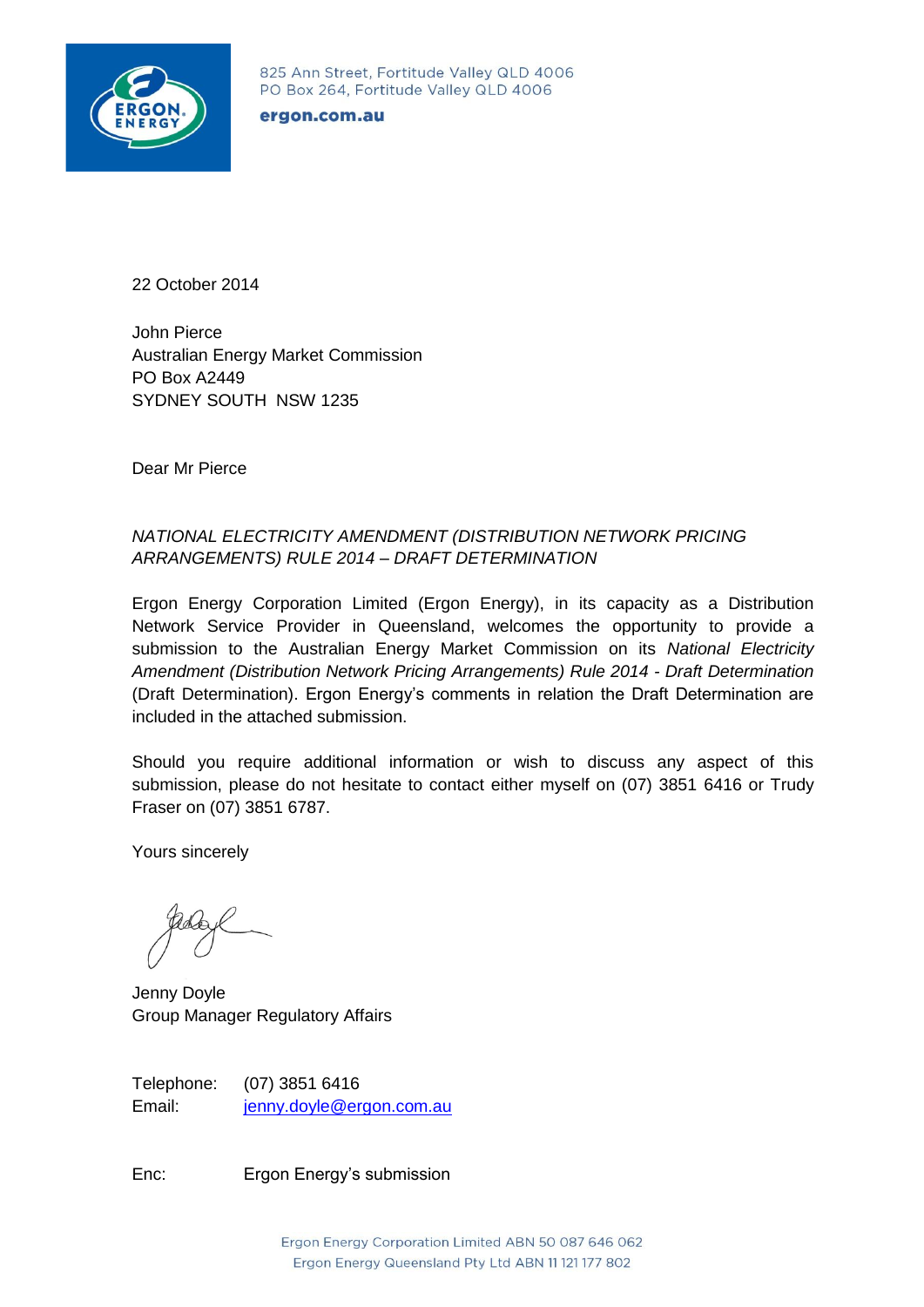

# Submission on the Distribution Network Pricing Arrangements – Draft Rule Determination

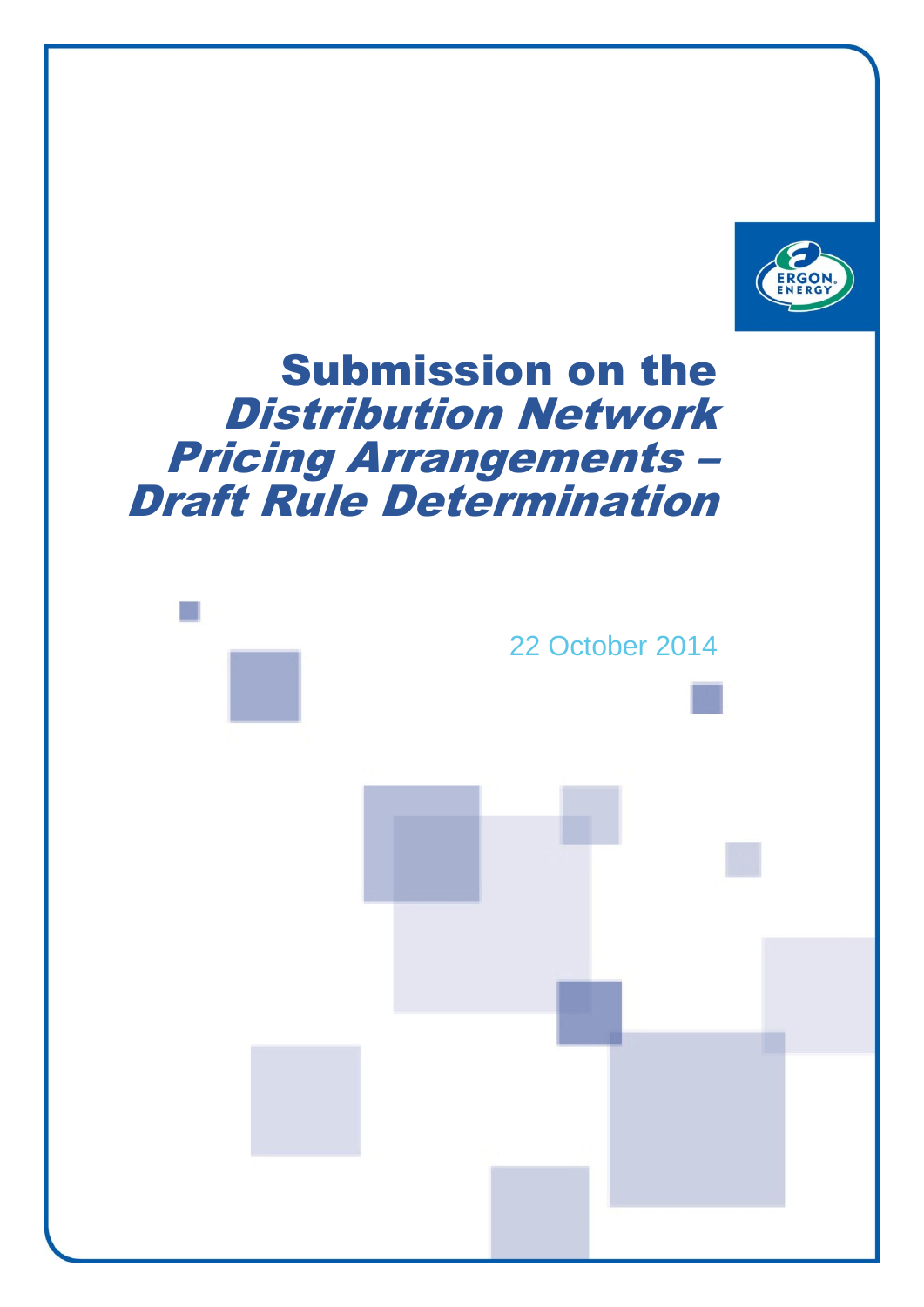# Submission on the Distribution Network Pricing Arrangements - Draft Rule Determination

# Australian Energy Market Commission

# 22 October 2014

This submission, which is available for publication, is made by:

Ergon Energy Corporation Limited

PO Box 264

FORTITUDE VALLEY QLD 4006

Enquiries or further communications should be directed to:

Jenny Doyle

Group Manager Regulatory Affairs

Ergon Energy Corporation Limited

Email: [jenny.doyle@ergon.com.au](mailto:jenny.doyle@ergon.com.au)

Phone: (07) 3851 6416

Mobile: 0427 156 897

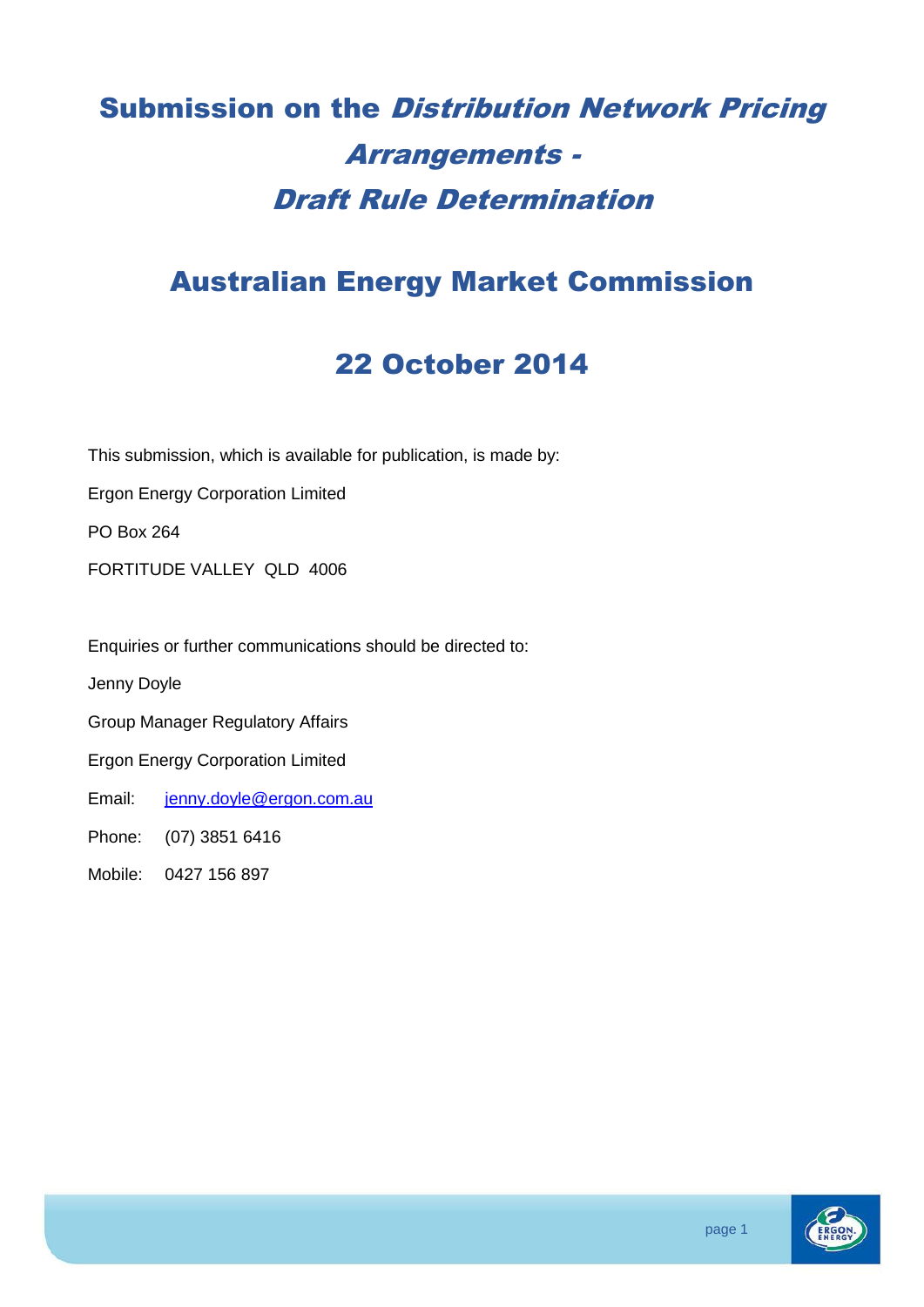# Introduction

Ergon Energy Corporation Limited (Ergon Energy), in its capacity as a Distribution Network Service Provider (DNSP) in Queensland, welcomes the opportunity to provide comment to the Australian Energy Market Commission (AEMC) on its *Distribution Network Pricing Arrangements – Draft Rule Determination* (Draft Determination).

Ergon Energy is generally supportive of the objectives of the Draft Determination to improve cost reflectivity and efficiency of arrangements and increased stakeholder consultation. However, Ergon Energy is concerned that once implemented as proposed, some aspects of the Rule will not be practicable.

Ergon Energy agrees that existing network tariffs do not accurately signal likely future costs imposed on the network, and on this basis the relevant provisions of the National Electricity Rules (the Rules) need to be amended. However, Ergon Energy suggests that despite this, one of the major obstacles to progressing to more cost-reflective tariffs is the regulatory arrangements which inhibit flexibility in metering technology. As a result of the current regulatory arrangements, the majority of Ergon Energy's customers have accumulation meters which severely limit the extent to which tariffs can be used to signal future costs. The regulation of pricing arrangements will not overcome this obstacle, and the new pricing principles and procedures will not lead to substantial benefits without more flexible arrangements which encourage meter changes.

The electricity sector is increasingly becoming a highly participatory network of interconnected business models that interact with the distribution network and the newly emerging technologies (i.e. diversified energy assets, control systems and end-user technologies at or near the customer's premise). Customers now have an unprecedented level of discretion around how their electricity is generated, where it is generated and how they wish to consume it. They also have a different set of expectations around the value they expect from connecting to the grid, which covers issues such as price, reliability, safety, innovation and flexibility. For example:

- Climate change policies and subsidies for rooftop solar photovoltaic (PV) installations have led to a rapid increase in the number of households and businesses with solar PV. Approximately 1 in 7 households in regional Queensland have solar.
- Whilst electric vehicles (EV) are yet to develop a significant presence in the Australian market, analysis indicates EV sales are expected to be around 20 per cent of new vehicle sales by 2020 and rising to around 45 per cent of sales by 2030<sup>1</sup>.
- Businesses both traditional (retailers and distribution businesses) and non-traditional market participants, such as energy service companies, information service providers, demand aggregators and micro-grid managers – have responded to these changes in expectations and technology, by developing new and innovative ways of selling electricity.

Because of the environment in which Ergon Energy operates – including the relatively high cost to serve customers in a sparse network – the above issues/developments are having a material impact now on the operational and technical demands placed on our network and our interactions with customers. In order to maintain relevance in our network area, the traditional business model of providing an essential service of energy delivery to customers now needs to be more flexible

-



 $1$  AECOM. 2012. Impact of electric vehicles and natural gas vehicles on the energy markets. June. p iii.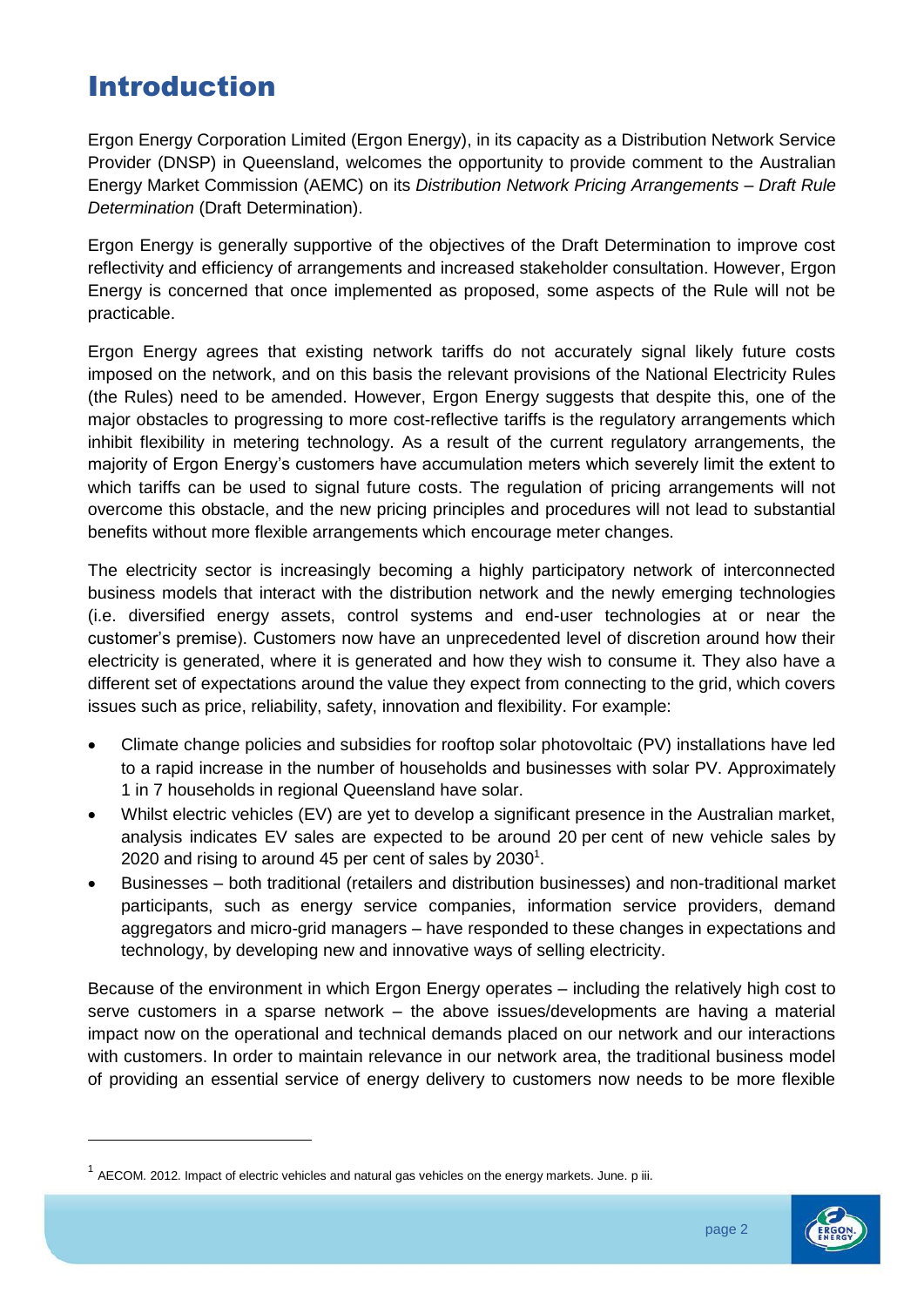and able to adapt in a timely manner to reflect a more diverse supply chain and evolving consumer expectations.

Ergon Energy has been pursuing changes to market arrangements that will enable this to happen. Our proposed pathway over the medium term is intended to complement many of the changing market, regulatory and technology changes that we expect to occur. However, Ergon Energy is concerned that its progress in this regard will be severely limited by the rigidities inherent in the proposed Rule.

Ergon Energy is a member of the Energy Networks Association (ENA), the peak national body for Australia's energy networks. The ENA has prepared a comprehensive submission addressing the AEMC's Consultation Paper. Ergon Energy is fully supportive of the arguments contained in their submission.

In response to the AEMC's invitation to provide comments on the Draft Determination, Ergon Energy has focused our submission on the areas of general concern, such as the use of long run marginal cost (LRMC) in pricing, the tariff structure statement (TSS) and transitional issues. Ergon Energy is available to discuss this submission or provide further detail regarding the issues raised, should the AEMC require.

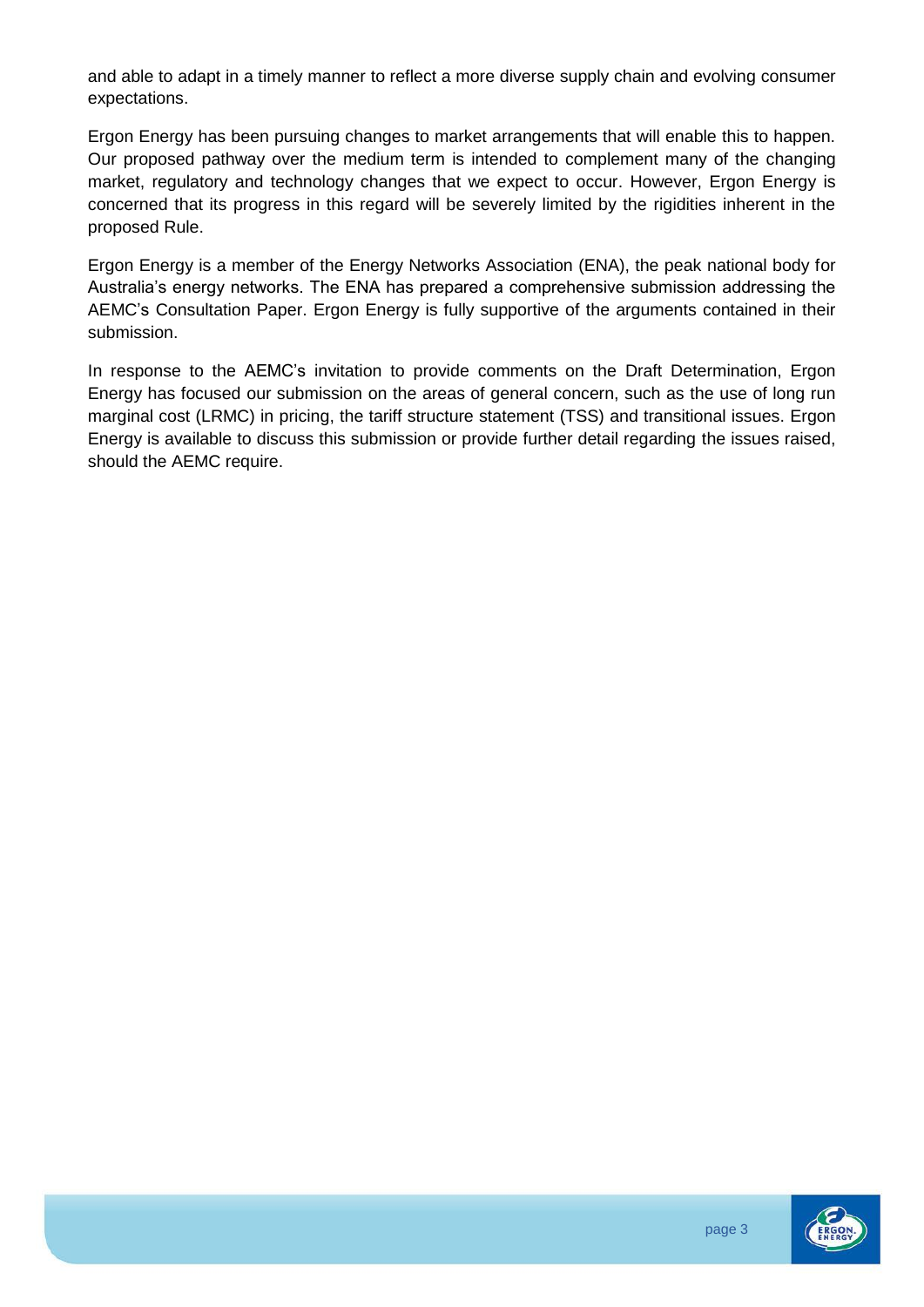# Specific Comments

This section provides detail on Ergon Energy's areas of general concern.

## Use of LRMC in pricing

Sub-clause 6.18.5(f)(4) of the draft Rule obliges each DNSP to have regard to the calculation of LRMC at different locations in the network. At a minimum, the impact for Ergon Energy would require separate calculations of the LRMC for the three existing pricing zones, but the diverse nature of Ergon Energy's territory may make it necessary to calculate this cost at a more granular level for sub-systems of the Eastern zone.

Ergon Energy already has one of the most complicated pricing arrangements in the National Energy Market (NEM) with the number of pricing zones and different regions based on transmission creating a myriad of network tariff codes and different pricing arrangements. Further regionalisation would create even more complexity – and winners and losers – depending on the level of localisation the Australian Energy Regulator (AER) would interpret the Rule dictates. Ergon Energy believes there would be substantial additional cost in developing more prices for more locations that would outweigh any potential benefits for customers, especially under current regulatory arrangements.

Ergon Energy also suggests that parts (e) and (g)(1) potentially conflict, because they both purport to define how much revenue should be recovered from a tariff. Part (e) posits a range between standalone and avoidable cost – which infers there are 'joint and common costs' involved in serving different customer classes. For example, Standard Asset Customer (SAC) - small and SAC - large customers both contribute to the need for zone substations and high voltage feeders. However, (g)(1) refers to 'total efficient costs' of serving the relevant customers, ignoring the issue of joint and common costs.

To improve clarity, Ergon Energy suggests deleting (g)(1), as it does not make sense in a network where economies of scope arise.

#### Metering

Ergon Energy believes that the mandating of LRMC in setting prices is unlikely to lead to significant change for the great majority of customers. Around 99.5 per cent of Ergon Energy's customers (those with annual consumption less than 100MWh p.a.) have accumulation meters. The prices of most were moved from single rate energy in 2013-14 to a three-block structure in 2014-15. Many customers consuming above this threshold also have only accumulation meters.

In light of prevailing benchmark cost of supply and average incremental cost estimates, basing customers' tariffs more closely on LRMC would tend to result in a larger quantum of residual costs. Such costs would most efficiently be recovered by increasing the fixed component of network tariffs, notwithstanding that the AEMC has indicated other tariffing approaches.

Beyond reflecting a relatively low forward-looking LRMC under present network conditions, the implementation of more cost reflective prices for small customers requires smarter meters and prices that target peak period consumption through Time of Use or Demand charging components.

The introduction of metering contestability is unlikely to improve this situation and under current proposals smarter metering is unlikely to be delivered to Ergon Energy's small customers.

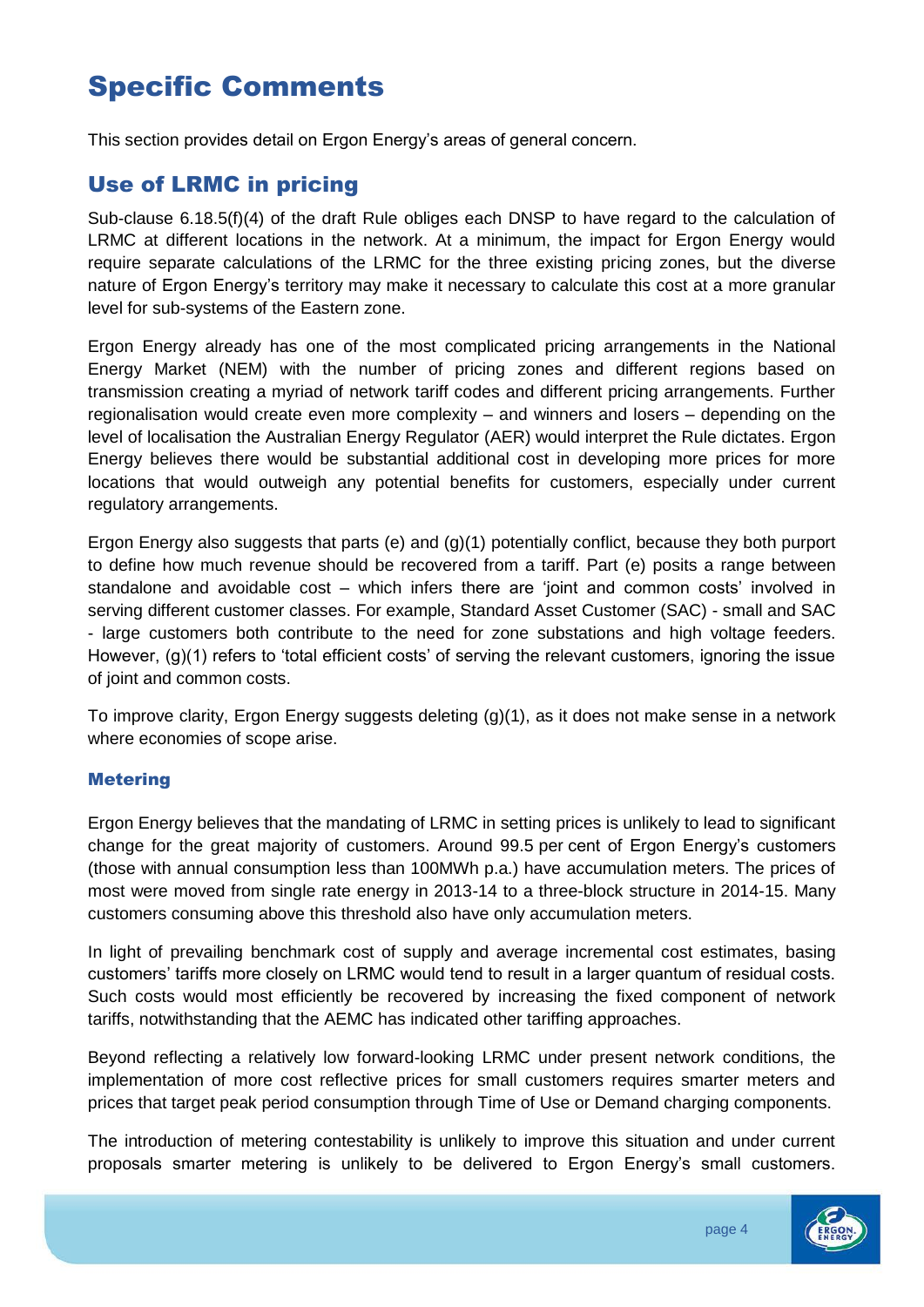Retailers and metering providers will select only high yield customers where it is possible to gain sufficient margin to cover the cost of the meter installation and communications. Moreover, unless Ergon Energy introduces a business requirement to require that a customer whose meter is replaced is automatically transferred to a more cost reflective network tariff, the Retail preference may be to retain the non-cost reflective network price with the upgraded meter.

## Tariff structural issues

-

The Brattle Group was engaged by the AEMC for advice on tariff structural issues. Their paper explored several options for recovering residual costs and concluded:

*If the principle of efficient prices is prioritised, the recovery of residual costs through fixed charges would result.*

Thus, whilst there is a range of options for the recovery of residual costs, the most efficient pricing at a time when LRMC is low would result from higher fixed costs than at present. The AEMC has stated in the Draft Determination that there are alternative ways of recovering residual costs whilst not having high fixed costs.<sup>2</sup> While not incorrect, this is contrary to the principle of efficient pricing.

The conventional economic thinking around the recovery of residual costs is that these costs should be recovered in a manner that has as little impact as possible on customers' decisions regarding use of the service. That is, if tariff components signal LRMC, the remaining tariff components should play no signalling role at all. Hence, the second-part tariff should be set in a way that avoids upsetting or distorting the usage signals flowing from the marginal cost charge. This means that the second-part tariff should, at the very least, not be based on electricity consumption. The best way to do this is to recover outstanding network costs from customers in proportion to their overall willingness to pay for the provision of the distribution network.

Recovering outstanding sunk costs on the basis of willingness to pay means that it is necessary to examine what alternatives customers have to paying for (and receiving) network access. This involves considering options for physical or economic bypass.

Many customers are presently engaging in a form of partial economic bypass through the installation of solar PV units. These units enable customers to consume less grid-supplied power, reducing the extent to which they pay volumetric network charges. As the bulk of network charges to SAC large and SAC small customers are recovered directly or indirectly on the basis of electricity consumption, $3$  the result has been that customers with solar PV are contributing less to the recovery of sunk network costs than customers without PV units, even though PV customers would likely place a similar value on network access as non-PV customers. This has provided an artificial (and inefficient) incentive for customers to install solar PV units, because in doing so they can avoid paying the same amount for network access as other customers.

Economic efficiency is likely to be enhanced if much of the residual costs of the network not recovered through marginal cost-based tariffs are recovered from tariffs that reflect the value customers place on network access rather than the amount of electricity customers consume.

<sup>&</sup>lt;sup>3</sup> In the case of SAC large customers, charges are notionally largely based on customers' actual demand. But due to metering limitations, demand is inferred from a deemed profile applied to accumulated consumption.





<sup>&</sup>lt;sup>2</sup> AEMC, Draft Rule Determination – National Electricity Amendment (Distribution Network Pricing Arrangements) Rule 2014, 28 August 2014, p.39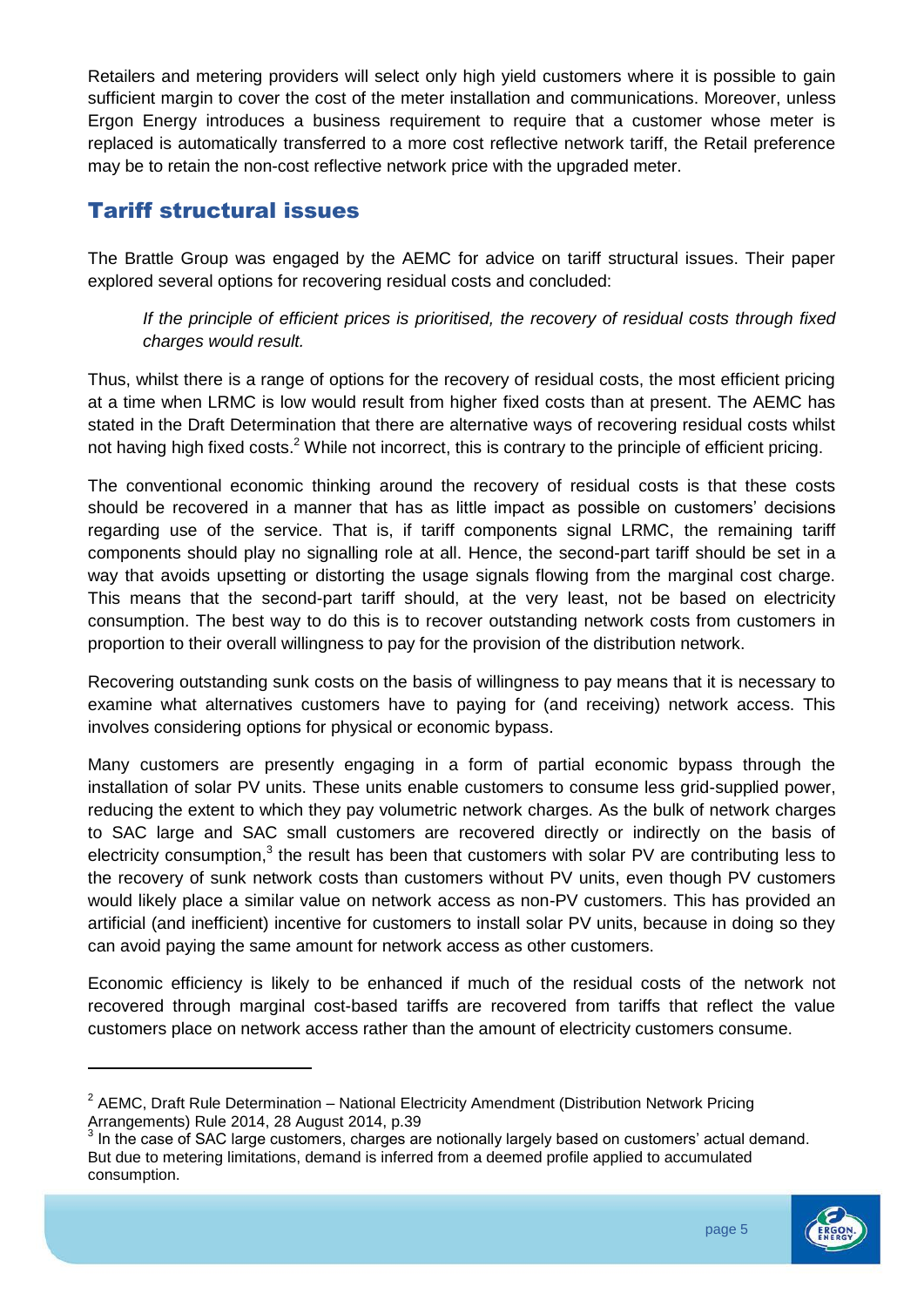Ergon Energy is concerned that the AEMC's comments regarding fixed charges were not underpinned by economic justification and may lead stakeholders to form a view that more efficient pricing would prioritise consumption based charges over fixed based charges. Ergon Energy sees no economic justification for this in light of the above discussion.

### Tariff Structure Statement (TSS)

Ergon Energy notes that the preparation of a TSS, and indicative price schedule for the regulatory control period, are new requirements under the draft Rule. Ergon Energy also notes that the content of the TSS includes several elements currently incorporated into the Pricing Proposal, which will need to be set out in greater detail. For example, the relationship between the tariff charging components, the LRMC and the recovery of residual charges will need to be explained and demonstrated to comply with the pricing principles. The TSS will thus be a substantial document.

The TSS will remain in place for the regulatory control period and, although there are provisions for it to be amended after consultation and with the permission of the AER, Ergon Energy is concerned it is likely to result in stifling the development of tariffs.

The TSS is intended to provide the AER with sufficient information on the DNSP's methodology for determining tariff levels and structures (including indicative prices) to enable stakeholders and the AER to assess whether the DNSP's pricing methodology meets its obligations under the Rules. However, DNSPs will not be able to alter their TSSs at their discretion – they will need to be able to demonstrate to the AER that a variation is necessary to address an unforeseen event and that a change would enable the DNSP to better satisfy the distribution pricing principles. Furthermore, if approved, the DNSP would be required to undertake the entire process again (which could take in the order of 18 months to consult, justify and gain approval), which Ergon Energy views as inefficient in such circumstances.

The intent of the TSS as a useful tool for DNSPs, customers and the AER to explain expected price movements over the period would be appropriate in an environment of market, technological and regulatory stability where reforms aren't necessary to transition and adapt. However, as explained above, we are not in such an environment. The industry needs to be able to move and keep up with the pace of change or is likely to fall further behind. The new technology (storage, mico-grids, EVs etc.) is fast moving, and will quickly surpass slow moving industry pricing reform effort.

### **Tariff movements**

The AEMC has placed increased emphasis on reducing the year on year variations in tariffs by including this as a pricing principle. Also, the TSS and indicative prices are intended to provide customers with information on tariff movements and lock in any structural changes. The AEMC has identified possible exceptions to the rule. However, Ergon Energy notes that modifying the TSS and the direction of prices in a timely manner to cater for an emerging network constraint (e.g. following a major load or generator connection) is unlikely to be practicable under the rules proposed.

In addition, regulatory arrangements for network tariff design and redesign need to be cognisant of the substantial information imperfections and asymmetries that arise both within and between DNSPs and their customers. DNSPs cannot know with confidence exactly how customers will

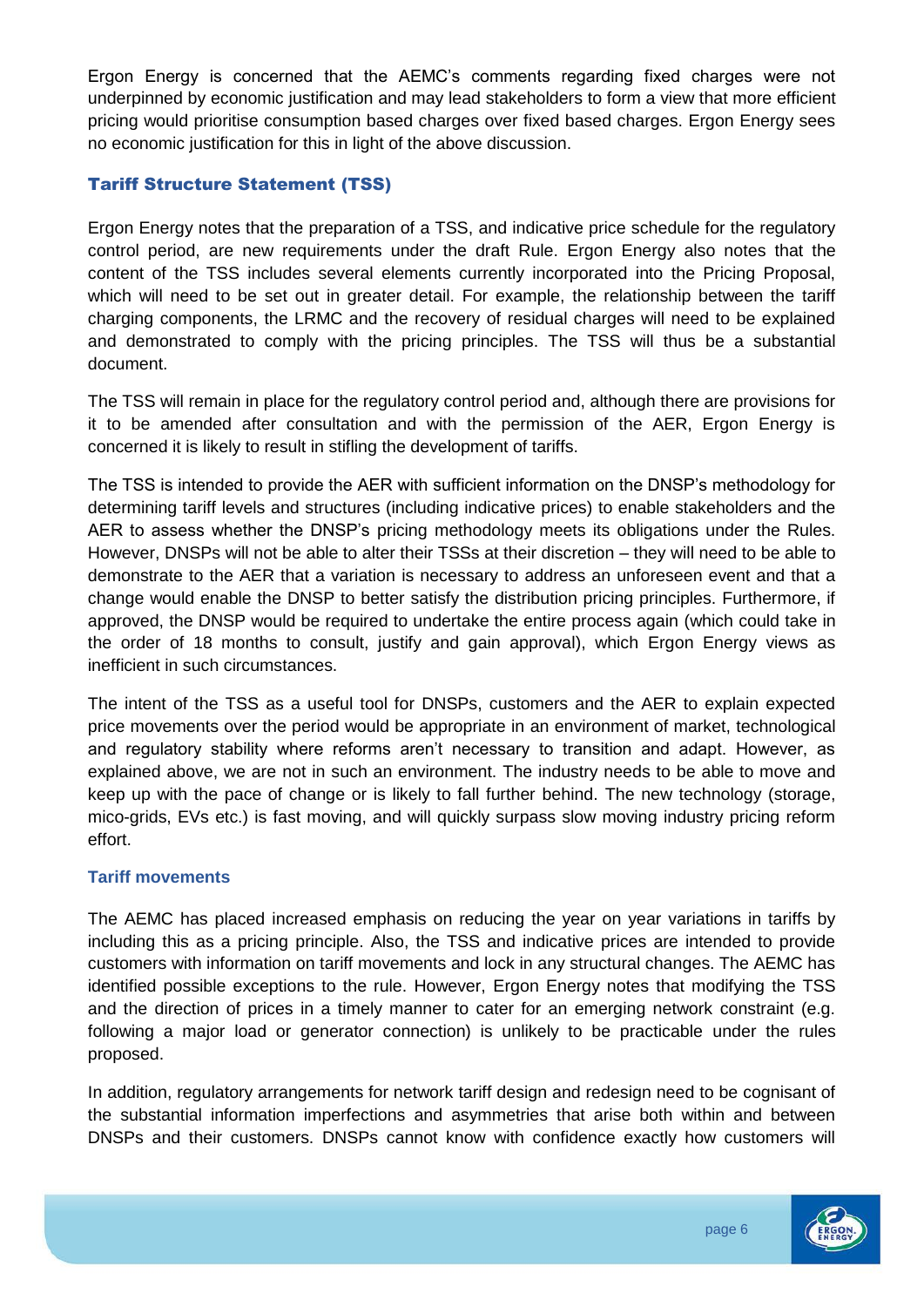respond to new tariff structures and customers themselves often cannot reliably predict how they will respond.

#### **Reasons supporting more flexibility in regulatory design**

In its most recent public forum, the AEMC requested that network service providers provide examples that would substantiate claims that the current Rule arrangements were inflexible.

Ergon Energy's experience in implementing significant network tariff change is that it is a very dynamic process. For example, in June 2013, Ergon Energy consulted with customers and stakeholders regarding its network tariffs and through this consultation process responded with significant changes to the structure and price relativities that were then progressed six months later. Ergon Energy believes this resulted in significantly better outcomes for all stakeholders, and demonstrates that over a six month period in which there were no step change impacts on the process, flexibility to engage and respond is required to get better outcomes.

Ergon Energy's tariff reform initiatives in 2013-14 were in the absence of step-change external impacts on the tariff environment which can occur during a 5 year regulatory control period. However, if for example, the TSS requirement had been in place for 2010-15, we would have been unable to respond in a timely manner to the Queensland Government directed fundamental change that occurred in 2012 to adopt network plus retail (N+R) retail notified prices. That is, Ergon Energy would not have been able to respond to the legitimate flow-through agendas of the Government, Queensland Competition Authority, retailers and customers in a timely manner because we would have been locked into a TSS that would have been developed in 2009 based on what was known and enabled at that time. It is difficult to anticipate market acceptance of a response from Ergon Energy in such circumstances, that '*we can't respond because we are locked into a pathway determined by the 2009 environment, however we can start a TSS review process*  which may approve a change which we may be able to implement the tariff-year after change *approval, if the necessary enabling capabilities have been put in place by ourselves and other key stakeholders*'.

Looking forward, Ergon Energy anticipates more of these step-changes occurring in the 2015-20 regulatory control period. However, in setting the TSS Ergon Energy is unlikely to know if, when or the scope of these step-changes. Ergon Energy notes, for example, that the Queensland Government is exploring changes to how it applies subsidies for customers in regional Queensland, which will have flow on impacts to our tariff structures and prices.

At the same time, Ergon Energy has an ambitious plan for tariff development based on utilising the process that worked very effectively in achieving significant tariff improvement in 2014-15. Integral to pursuing this program is engaging with customers on our pathway, underlying principles, drivers, rationale, impacts etc. However, tariffs are part of a much broader ecosystem and changes to the tariff roadmap will occur as markets respond to previous tariff change, as we and customers learn more and potentially in response to external shock (e.g. a network based community service obligation (CSO) payment being introduced). As such, reform of tariff structures is a process that needs to be undertaken in an incremental, iterative and ongoing manner, rather than in a fiveyearly 'big bang' cycle.

Ergon Energy notes that a potentially unintended drawback of the draft TSS provisions is that they raise the barriers to incremental reforms to tariff structures, particularly *within* regulatory control periods. The requirement in 2014 to lock in and be accountable for achievement of a TSS places Ergon Energy in a dilemma: to populate it with what we know we can achieve and what is enabled

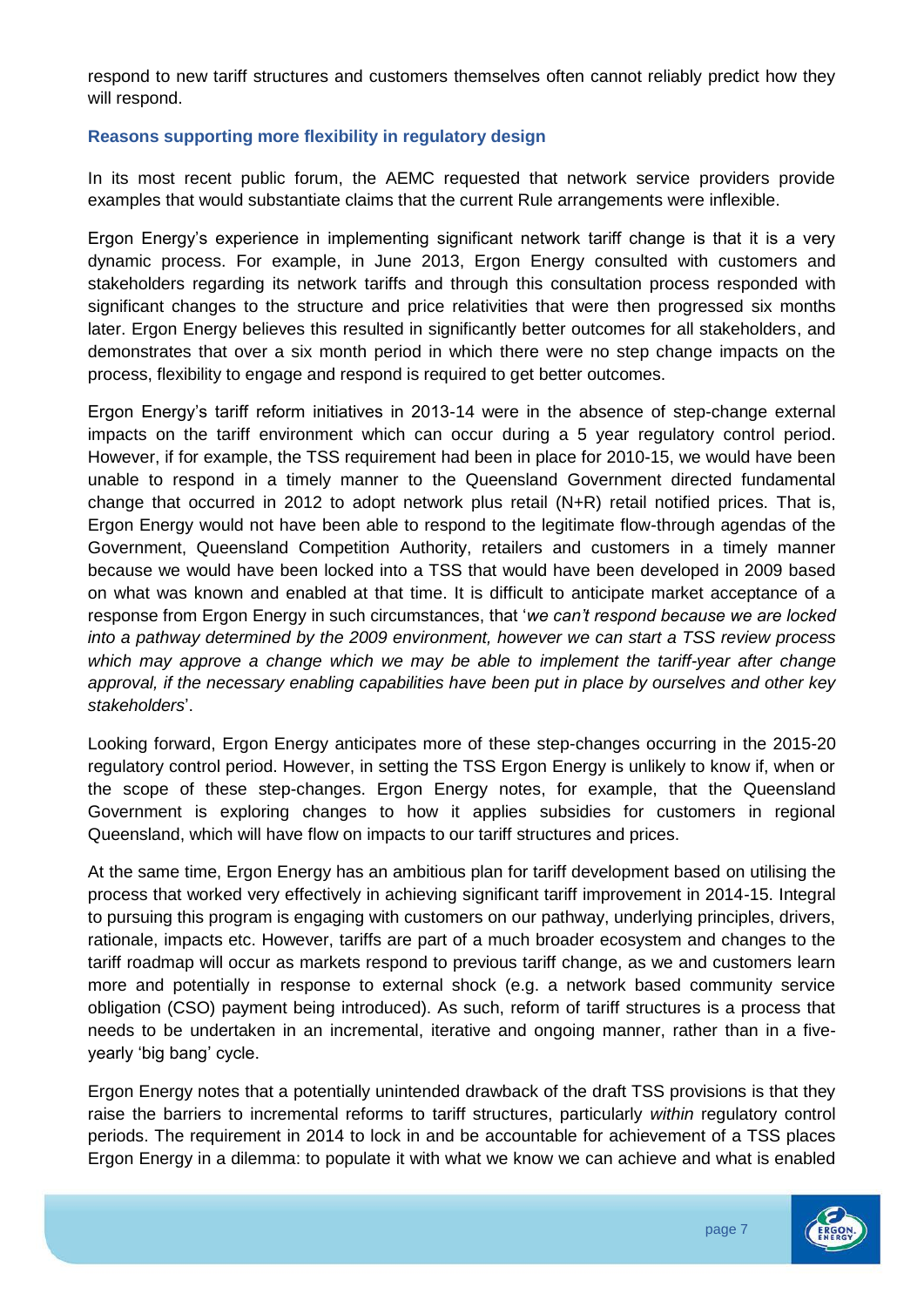currently; or put in a path which we think will probably be achievable but has realisation risk and dependencies of inputs that are beyond our control.

Ergon Energy suggests that the TSS has two very large risks:

- initial tariff ambitions in the 2015-20 regulatory control period will be much more conservative based on a tendency to a no or low risk position in terms of making accountable commitments out to 2020; and
- where unanticipated changes occur over the 2015-20 regulatory control period, there will either be no response or very slow response.

Ergon Energy is firmly of the view that under the TSS regime, our network tariff outcomes will be substantially inferior to those associated with being able to continue the highly responsive and market engagement process we have currently been progressing. Ergon Energy believes this will be particularly to the detriment of customers.

Ergon Energy supports a TSS being incorporated into the 5 year regulatory review process. However, to lock this down and be held accountable for its realisation locks down one of the key interfaces distributors have with the market (our prices) to a projection made at one point in time which will become increasingly stale and inappropriate. More flexibility must be available.

## A preferable framework that removes regulatory obstacles and promotes flexibility

Ergon Energy understands that the policy intent behind the obligation to comply with an approved TSS is to increase the transparency of network tariff-setting and to prevent changes being made without adequate stakeholder consultation and advance notice. Ergon Energy believes these objectives can be met without placing as many obstacles to welfare-increasing reforms as embodied in the draft Rule.

Specifically, Ergon Energy proposes an amendment to the draft Rule that permits DNSPs to make within-period changes to their tariff structures that are inconsistent with their TSSs subject to the following conditions:

- the DSNP must inform stakeholders of its intention to change tariff structures within the regulatory control period and provide stakeholders with indicative structures, tariff levels and estimated stylised customer impacts;
- the DNSP must conduct public consultation on its proposed tariff structure changes and inform stakeholders of amendments to its proposed changes arising as a consequence of the consultation process;
- the DNSP must prepare an application to the AER demonstrating:
	- o how the DNSP has responded to stakeholder concerns raised during consultation; and o how the proposed tariff structure changes comply with the pricing principles;
- if the AER is satisfied that the DNSP has satisfactorily undertaken these steps, the AER would be obliged to permit the DNSP to make the relevant tariff structure changes, but only for the remainder of the current regulatory control period. The AER's process would occur in a timeframe consistent with other Rules requirements i.e. 40 or 60 days;
- if the DNSP wished to carry over any new tariff that was not specified in its TSS into a new regulatory control period, the DNSP would need to ensure that its TSS for the new period was modified to provide for that new tariff. This would ensure that any new tariff structure adopted within-period was eventually required to fulfil the same requirements as any tariff proposed at